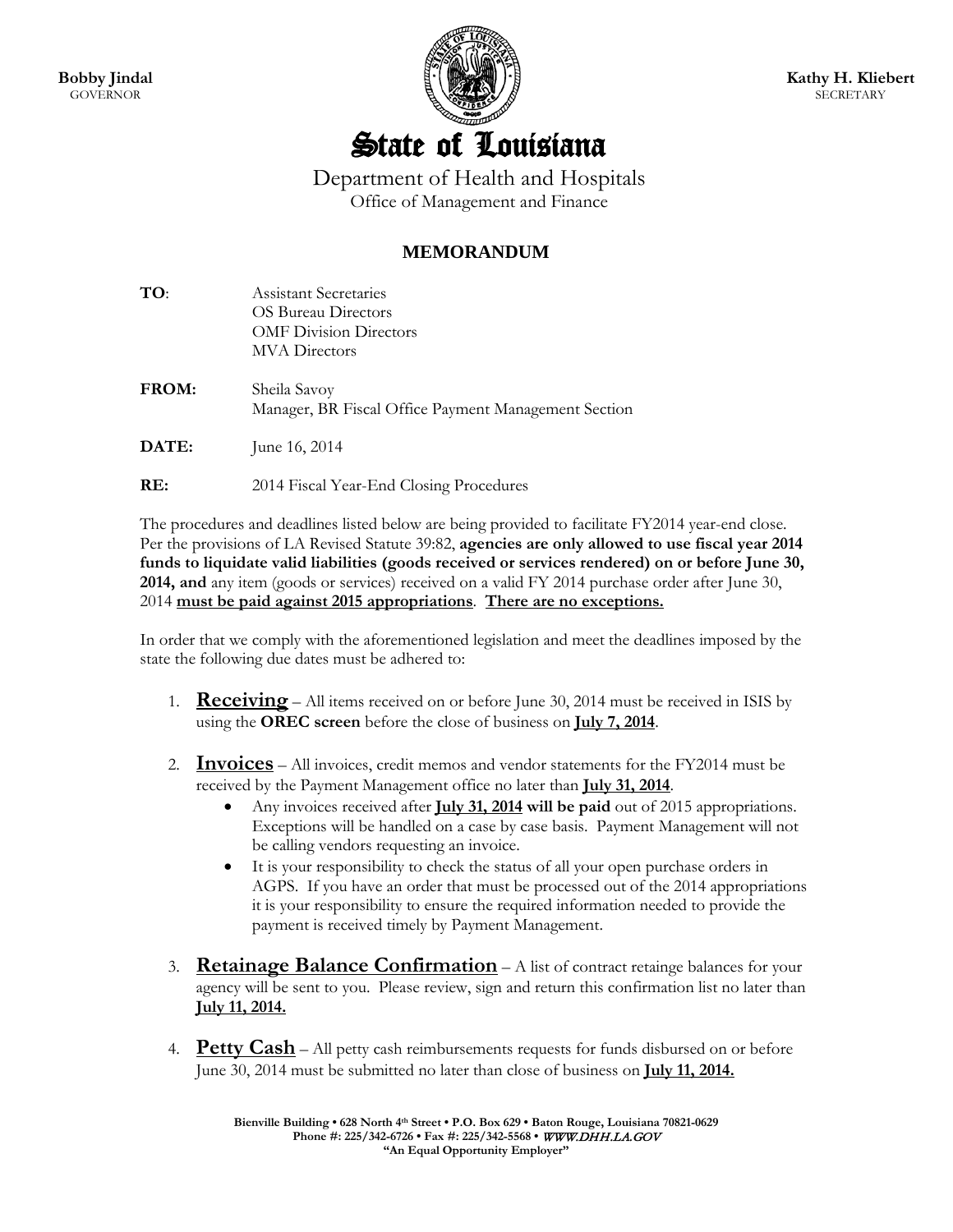- Please submit only one reimbursement request containing disbursements made on or before June 30, 2014. Do not submitted disbursements made after June 30, 2014 on your final submittal for FY2014.
- Requests submitted with disbursements from both FY2014 and FY2015 on one request form **will be** returned to the custodian.
- 5. **Petty Cash Confirmation**  Your petty cash custodians **must complete** the attached Petty Cash Confirmation and return it to Payment Management no later than close of business on **July 11, 2014.**
- 6. **Travel Reimbursement** Travel Expense statements for travel on or before June 30, 2014 must be submitted no later than close of business **July 11, 2014.**
	- Reimbursement requests for travel expenses incurred after June 30, 2014 must be submitted on a **separate** travel expense form.
	- A trip which begins on June 30, 2014 and ends on July 6, 2014 will be processed in FY2015.
- 7. **Travel Advances** All outstanding travel advances older than 90 days must be cleared and the expenditure or reimbursement processed no later than close of business on **July 11, 2014.**
- 8. **Professional Fees and Services Payments**  Invoices for professional fees and services rendered on or before June 30, 2014 will need to be submitted no later than **July 11, 2014. PLEASE call your contractors and get your invoices from them in order to meet the stated deadline. Services rendered after June 30, 2014 will be processed in FY2015.**

Any information requested in this memorandum should be sent to:

**DHH-Payment Management Attn: Sheila Savoy P.O. Box 91117 Baton Rouge, LA 70821-9117**

Please make every effort to comply with the procedures outlined above. Timely processing of all payments is imperative to ensure the expenditures are appropriately accounted for in FY2014. Requests for payments not received in accordance with the aforementioned procedures and deadlines may result in those expenditures being process in FY2015.

If you have any questions or concerns, please contact me at **Sheila.Savoy@la.gov**.